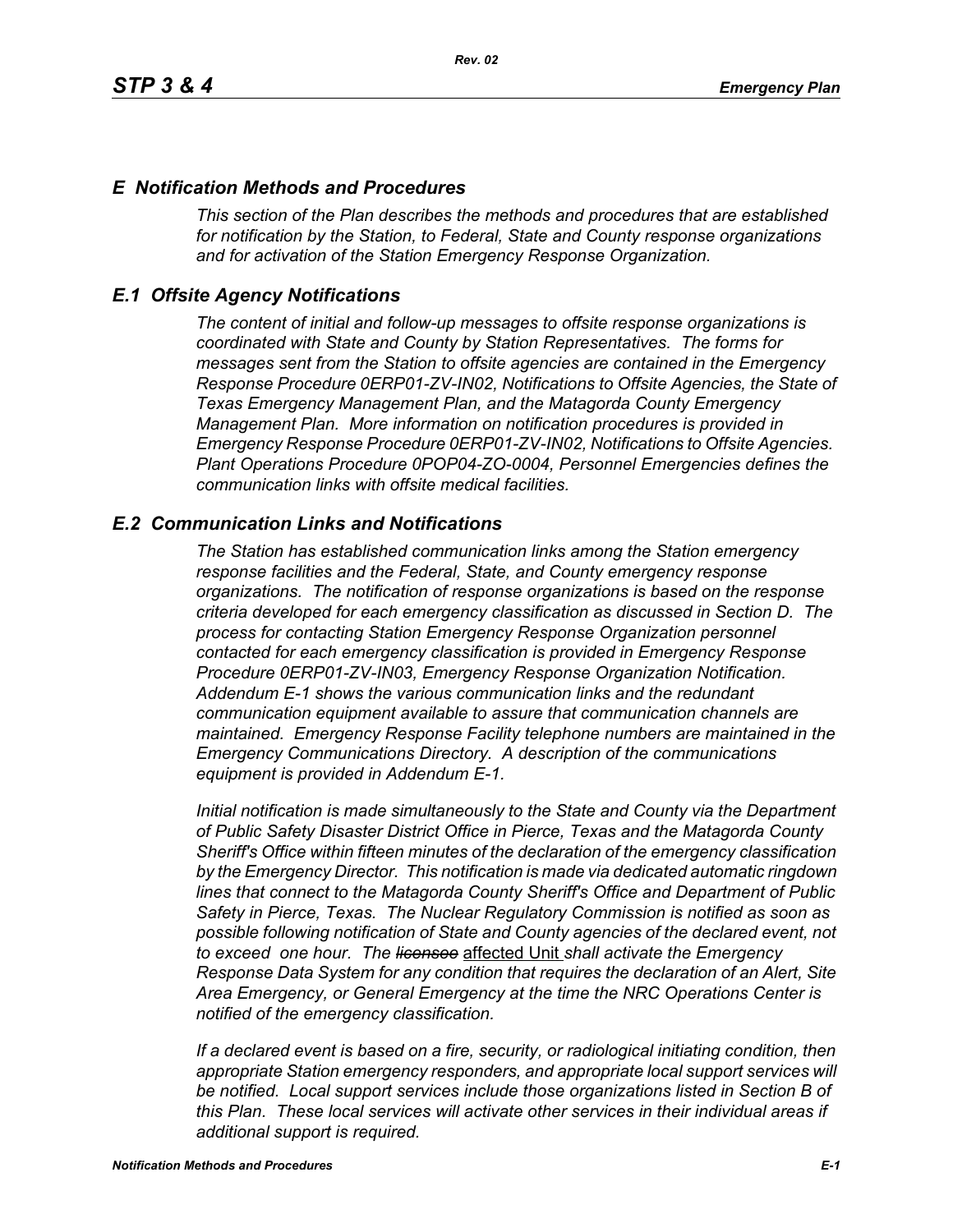# *E.2.1 Unusual Event*

*For an Unusual Event, emergency classification, the Shift Supervisor serving as Emergency Director, will initiate notifications in accordance with Emergency Response Procedure 0ERP01-ZV-IN02, Notifications to Offsite Agencies, and 0ERP01-ZV-IN03, Emergency Response Organization Notification. These procedures are prepared to meet the requirements of Code of Federal Regulations, Title 10, Part 20.2202 or 50.72.*

# *E.2.2 Alert*

*For an Alert emergency classification, the Emergency Director will initiate notifications in accordance with Emergency Response Procedure 0ERP01-ZV-IN02, Notifications to Offsite Agencies, and augment the onshift duty complement using 0ERP01-ZV-IN03, Emergency Response Organization Notification. The Station Emergency Response Organization will be notified and requested to report to their respective Emergency Response Facilities. The Operations Support Center and the Technical Support Center will be activated. The Emergency Operations Facility and Joint Information Center are staffed as a precautionary action, and may be activated at the discretion of the Emergency Director. Dose projection capability is provided in the Emergency Operations Facility at an Alert. Personnel in the Emergency Operations Facility act in a support role to the Technical Support Center. The purpose of this emergency classification is to provide early and prompt notification of minor events which could lead to more serious consequences given operator error or equipment*  failure, or which may be indicative of more serious conditions that are not yet fully *realized.*

# *E.2.3 Site Area Emergency*

*For a Site Area Emergency classification, the Emergency Director will initiate notifications in accordance with Emergency Response Procedure 0ERP01-ZV-IN02, Notifications to Offsite Agencies, and augment the activated ERO staff utilizing 0ERP01-ZV-IN03, Emergency Response Organization Notification. Members of the Station Emergency Response Organization are notified and requested to report to their respective emergency response facilities* which are activated at the Site Area Emergency. *The emergency classification reflects conditions where full mobilization of emergency personnel is indicated, as well as, the dispatch of Offsite Field Teams with associated communications.*

*The Department of State Health Services, shall establish communications with the Matagorda County Emergency Management Organization, the Texas Department of Public Safety, the Governor's Division of Emergency Management, and the Station.* 

*The Department of State Health Services, may activate its Radiological Response Organization and dispatch Radiological Response Teams to the site environs to perform radiological monitoring and environmental impact assessment. The Emergency Management Council is activated upon notification of the declared event by the Station. The Department of State Health Services may dispatch a mobile environmental analysis and sampling vehicle to the Staging Area at the Bay City Civic Center to assist the Radiological Response Teams.*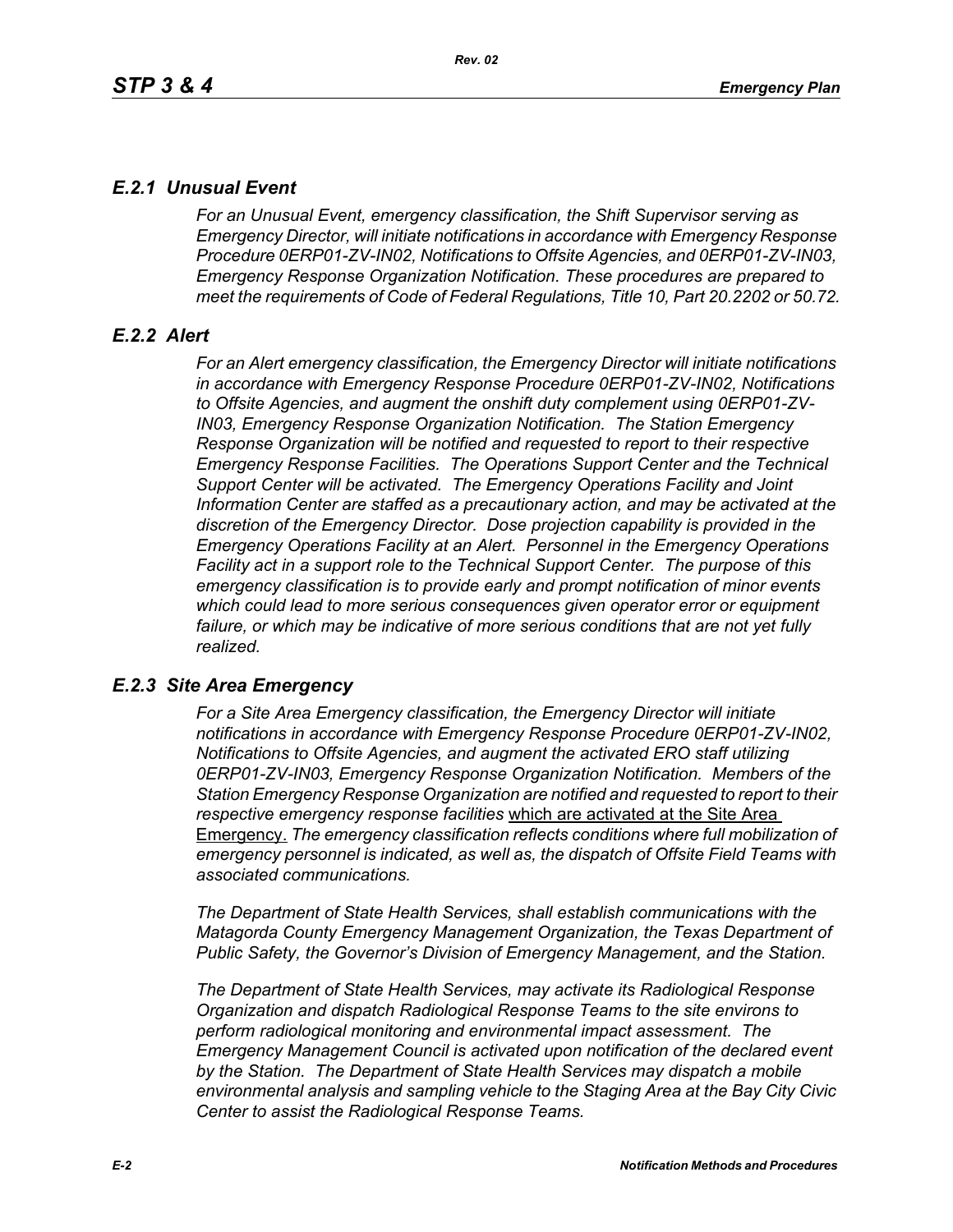# *E.2.4 General Emergency*

*For a General Emergency classification, the Emergency Director will initiate notifications in accordance with Emergency Response Procedure 0ERP01-ZV-IN02, Notifications to Offsite Agencies, and notify Emergency Response Organization personnel utilizing 0ERP01-ZV-IN03, Emergency Response Organization Notification. The entire Station Emergency Response Organization is notified and directed to report to their respective emergency response facilities. The emergency classification reflects conditions requiring immediate implementation of appropriate predetermined protective actions.*

*The Department of State Health Services, shall establish communications with the Matagorda County Emergency Management Organization, the Texas Department of Public Safety, the Governor's Division of Emergency Management, and the Station.*

*The Department of State Health Services, may activate its Radiological Response Organization and dispatch Radiological Response Teams to the site environs to perform radiological monitoring and environmental impact assessment. The Department of Public Safety may provide escort for the Department of State Health Services, Radiological Response Team personnel. The Emergency Management Council is activated upon notification of the declared event by the Station. The Department of State Health Services will dispatch a mobile environmental analysis and sampling vehicle to the Staging Area at the Bay City Civic Center to assist the Radiological Response Teams.*

### *E.3 Notification of the General Public*

*The general public (resident and transient population) will be notified of an Unusual Event through press releases, radio broadcasts, and other news media. The general public will be notified of Alert or higher declarations through news advisories and/or Emergency Alert System messages prepared by Matagorda County Emergency Management officials. During emergencies that may require the implementation of protective actions, the general public will be alerted by the Prompt Notification System, which consists of alert radios, warning sirens, and news advisories and/or Emergency Alert System messages. This system is designed to enable the County authorities to notify essentially all of the population within the Emergency Planning Zone within about fifteen minutes.* 

*Sirens are utilized to alert the more densely populated areas identified on Figure E-1. This system was designed considering the Federal Emergency Management Agency's Outdoor Warning System Guide (CPG-17), Federal Emergency Management Agency - Report-10, and the Nuclear Regulatory Commission's guidance presented in NUREG-0654/Federal Emergency Management Agency Report-1. All sirens have a single tone, two signal capability with a required signal duration of at least three minutes. The siren system is activated from the Matagorda County Sheriff's Office, or from the Station Emergency Operations Facility; individual sirens can be activated singularly at the individual siren location. The Station is responsible for the maintenance and routine testing of the siren system in accordance with NUREG*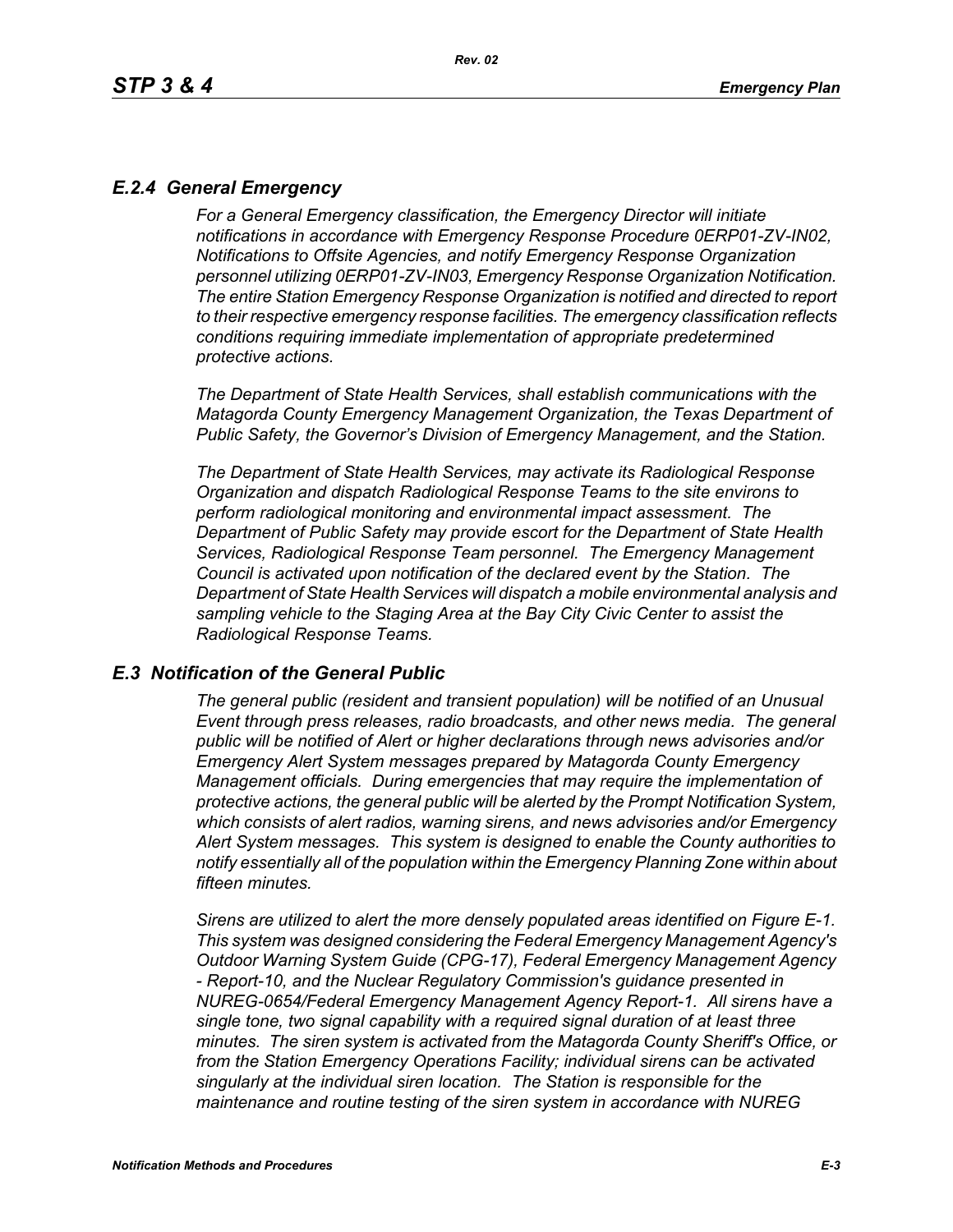*0654/Federal Emergency Management Agency Report-1 and the siren manufacturer's technical manual.* 

*Deficiencies that are identified in the routine testing of the siren subsystem shall be corrected in an expedient manner not to exceed four months [10CFR50.54(s)(2)]. During this period of time, alternate notification methods shall be provided for residents within the siren's coverage, if the deficiency renders a siren out-of-service. This service is described in Matagorda County Emergency Management Plan Procedures.*

*The warning sirens and alert radios are activated by radio signal. The primary activation point is the Matagorda County Sheriff's Office. The sirens are activated by radio directly from the Sheriff's Office. The alert radios are activated by an Emergency Alert System signal from KMKS FM Radio Station in Bay City based on direction from Matagorda County Emergency Management officials. This service to the general public is provided 24 hours per day to accommodate day or night activation's. The secondary control point for the siren system is the Station Emergency Operations Facility. The siren system will be activated at the secondary control point only as directed by the Matagorda County Emergency Management officials and as approved by the Emergency Director.* 

*Reasonable efforts shall be made to provide alert radios to residences within the ten mile emergency planning zone that are outside the effective coverage area of the siren system, as well as to major businesses, recreational areas and schools within the ten mile emergency planning zone. The alert radios are tested on a regular basis with activation of the test signal for the Emergency Alert System. Radios have a battery backup provision in the event of power failure. Instructions for use accompany the radio package. Maintenance and documentation is the responsibility of the Station.* 

*The public receives instructions periodically that they are to tune to their local Emergency Alert System radio station, KMKS FM Radio, for emergency instructions whenever the sirens or alert radios are activated. The Emergency Alert Messages originate from Matagorda County officials.* 

### *E.4 Matagorda County Instructions to the Public*

*Matagorda County Emergency Management officials may use preformatted messages which give instructions to the public regarding specific protective actions to be taken by occupants of affected areas, if protective actions become necessary. Typical text for the messages are provided in the Matagorda County Emergency Management Plan Procedures. The Station has established notification methods and will provide information to Matagorda County that will allow officials of Matagorda County to make decisions on the appropriate public warning messages to be broadcast via the Emergency Alert System.*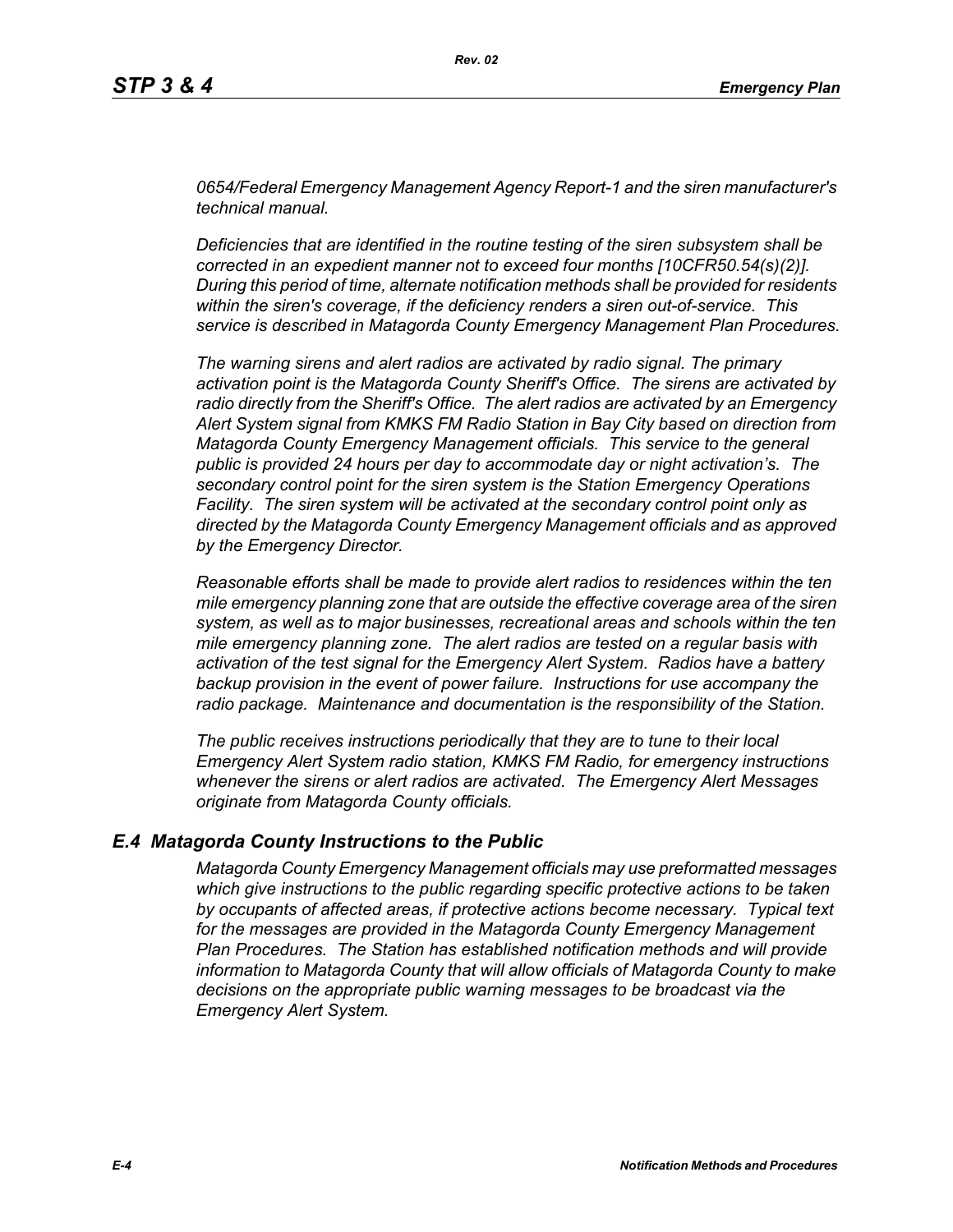# *Addendum E-1 Emergency Response Facilities Communications Page 1 of 5 3*

# *1.0 Function*

*The communications systems are designed to provide rapid and efficient communications required for operation and administration of the plant under all operating and emergency conditions. The diverse subsystems provided assure that adequate onsite and offsite communications are available to support orderly plant operation, shutdown, firefighting, and evacuation. In addition, attention is given to maintaining contact with the Matagorda County Sheriff's Office, the Department of Public Safety Disaster District in Pierce, Texas, and the Nuclear Regulatory Commission.*

## *2.0 Design Bases*

*The communications systems are not safety related and have no safety design bases. Failure of these systems shall not compromise any safety-related system nor require a plant shutdown.*

*The communications systems are designed to provide effective onsite and offsite communications. It allows operation and administration of the plant during all modes of operation.*

### *3.0 Description*

### *3.1 The following typical subsystems are provided:*

- *Telephone System*
- *Public Address (paging/alarm system)*
- *Maintenance Jack System*
- *Two-way Radio System*
- *Radio Paging System (beeper)*
- *Communications Console*
- *Satellite Telephone*
- *Emergency Notification & Response System (ENRS)*

## *3.1.1 Onsite Communications Systems*

#### *3.1.1.1 Telephone System*

*The telephone system is a Public Branch Exchange system that provides dial access to General Telephone Company of the Southwest in the Palacios central office, and microwave circuits to Bay City and Houston. The system has an independent, automatic starting and switching, backup power source. Additionally, dial*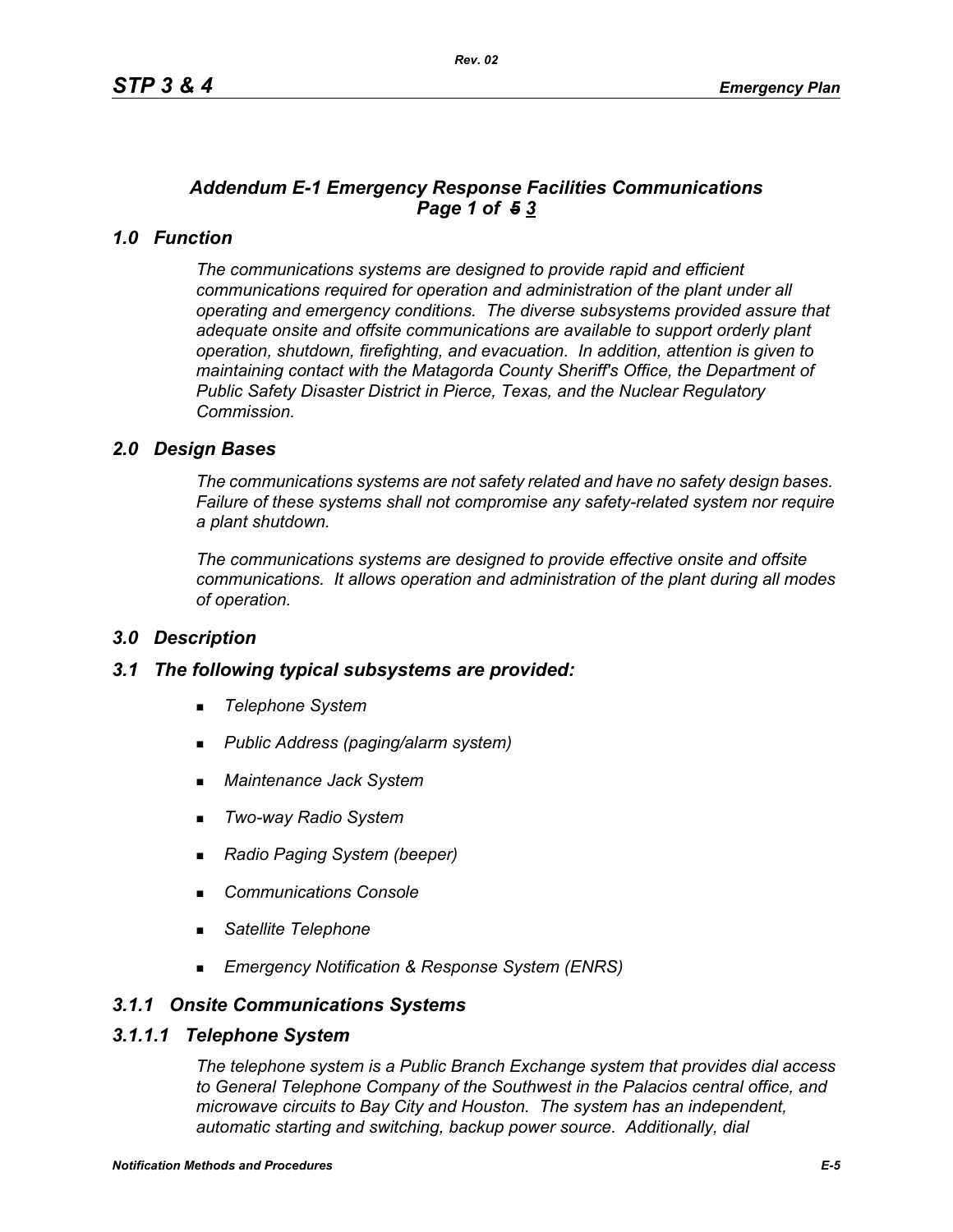# *Addendum E-1 Emergency Response Facilities Communications Page 2 of 5 3*

*access to the plant voice paging system, the radio paging system (beeper) and telecopiers is provided.*

# *3.1.1.2 Public Address (Paging/Alarm System)*

*The voice paging and alarm system is provided to transmit routine messages, and emergency signals, such as fire, plant evacuation, and radiation emergency alarms. Flashing lights are provided in high noise areas inside plant buildings.*

## *3.1.1.3 Maintenance Jack System*

*Telephone jack stations are provided throughout the plant for operating convenience during repair, operation, and maintenance of equipment required for safe shutdown.* 

*Two-Way Radio System Radio repeater base stations provide communication between control base stations, mobile units and hand-held portable radios within the plant area. Self-contained batteries power hand-held portables.* 

# *3.1.1.4 Radio Paging System (Beeper)*

*The radio paging system includes a fixed transmitter and receives only portable units. The pager system is a tone system that may be activated from plant telephones or from offsite touch-tone telephones.* 

# *3.1.1.5 Communications Consoles*

*The communications consoles provide plant operators with access to the telephone system, two-way radio channels, radio paging systems, and the public address systems. Plant emergency and fire alarm signals are activated from designated communications consoles.*

# *3.1.1.6 Emergency Notification & Response System (ENRS)*

*ENRS is an offsite automated computer operated system used for ERO pager activation and AutoDial Telephone notification of declared emergencies. This system maintains a redundant system in case of a primary system failure. A backup to the offsite automated computer system consists of activation of all STPNOC ERO pagers.*

# *3.1.2 Offsite Communications Systems*

*Access to the nationwide dial telephone network is through the local telephone exchange at Palacios, Texas. The exchange is owned and operated by General Telephone Company of the Southwest. The Center Point Energy microwave system also provides communication circuits into Houston. Offsite communication with the commercial telephone network is established via these circuits and can be accessed from both the Control Rooms, both Technical Support Centers, and the Emergency Operations Facility.*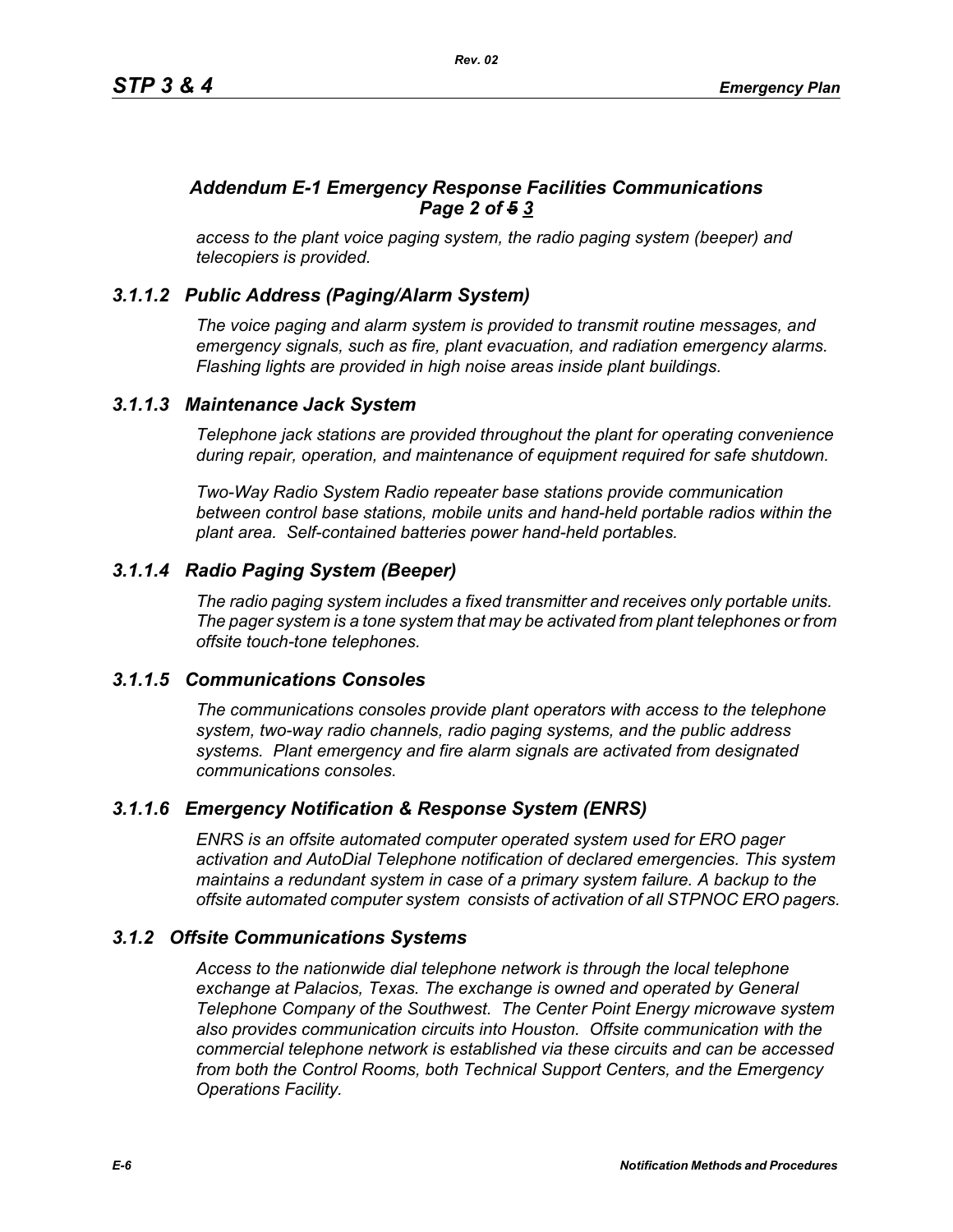# *Addendum E-1 Emergency Response Facilities Communications Page 3 of 5 3*

*Dedicated automatic ringdown lines allow immediate and direct contact with the Matagorda County Sheriff's Office and the Texas Department of Public Safety, Disaster District Sub 2C in Pierce.*

 *The Federal Telephone System (FTS) 2001 is a dedicated telephone system for establishing contact with the Nuclear Regulatory Commission Operations Center in Rockville, Maryland. This telephone circuit is also known as the Emergency Notification System.*

*The Health Physics Network, another Federal Telephone System (FTS) 2001 dedicated telephone system, is designed to provide communications with the NRC Health Physics Section and/or other nuclear power plants during a declared emergency or drill/exercise.*

*Special telephone service circuits allow immediate and direct contact with the STP Coordinator.*

*A satellite telephone is maintained in the Control Rooms. This telephone can be operated on Alternating Current or Direct Current power and provides worldwide access via satellite in case of a total loss of all telephone capability to the Station and/or surrounding area.*

### *3.2 Operation*

*The communications systems are designed to allow contact among plant personnel, and plant-to-offsite communications during normal and emergency conditions.Station procedure 0PGP05-ZV-0011, Emergency Communications, provides guidance regarding the operation of the Emergency Communication systems when responding to an emergency or drill/exercise. Station procedures 0PGP05-ZV-0002, Emergency Response Activities Schedule, and 0PGP07-ZA-0011, Communication Systems, provide details on the maintenance and testing requirements for the communication systems.*

### *3.3 Systems Interface*

*The telephone system provides interface between incoming telephone lines, the microwave system, plant voice paging system, radio-paging system, communications consoles and other associated equipment. The communications consoles interface with the telephone system, the radio system, and the plant voice paging system. Radio and telephone equipment used in the Technical Support Centers and Emergency Operations Facility are powered from separate non-Class 1E diesel generator-backed busses. Refer to Figure E-2, Typical Emergency Response Facilities Communications Pathway.*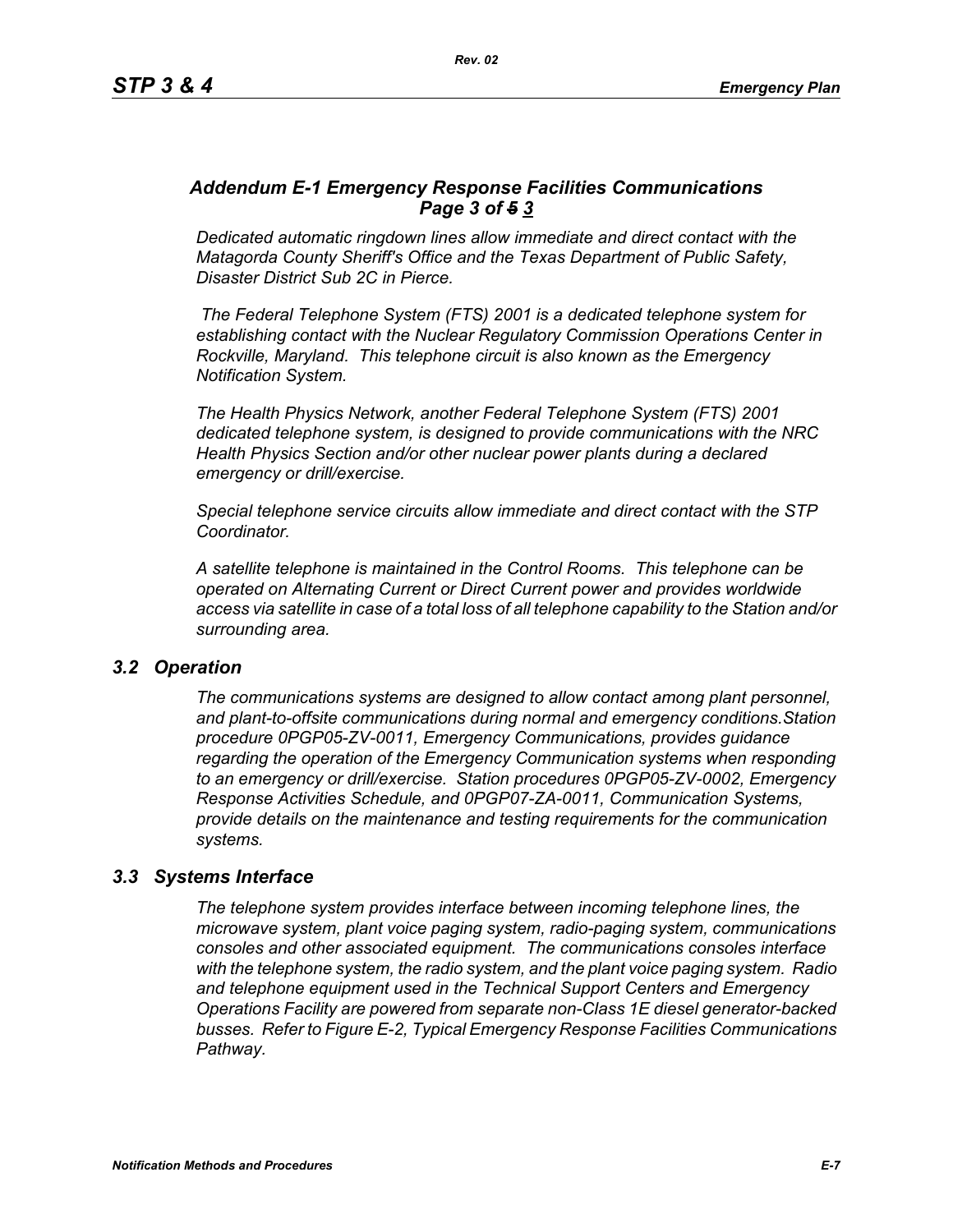

*STP 3 & 4*

*Rev. 02*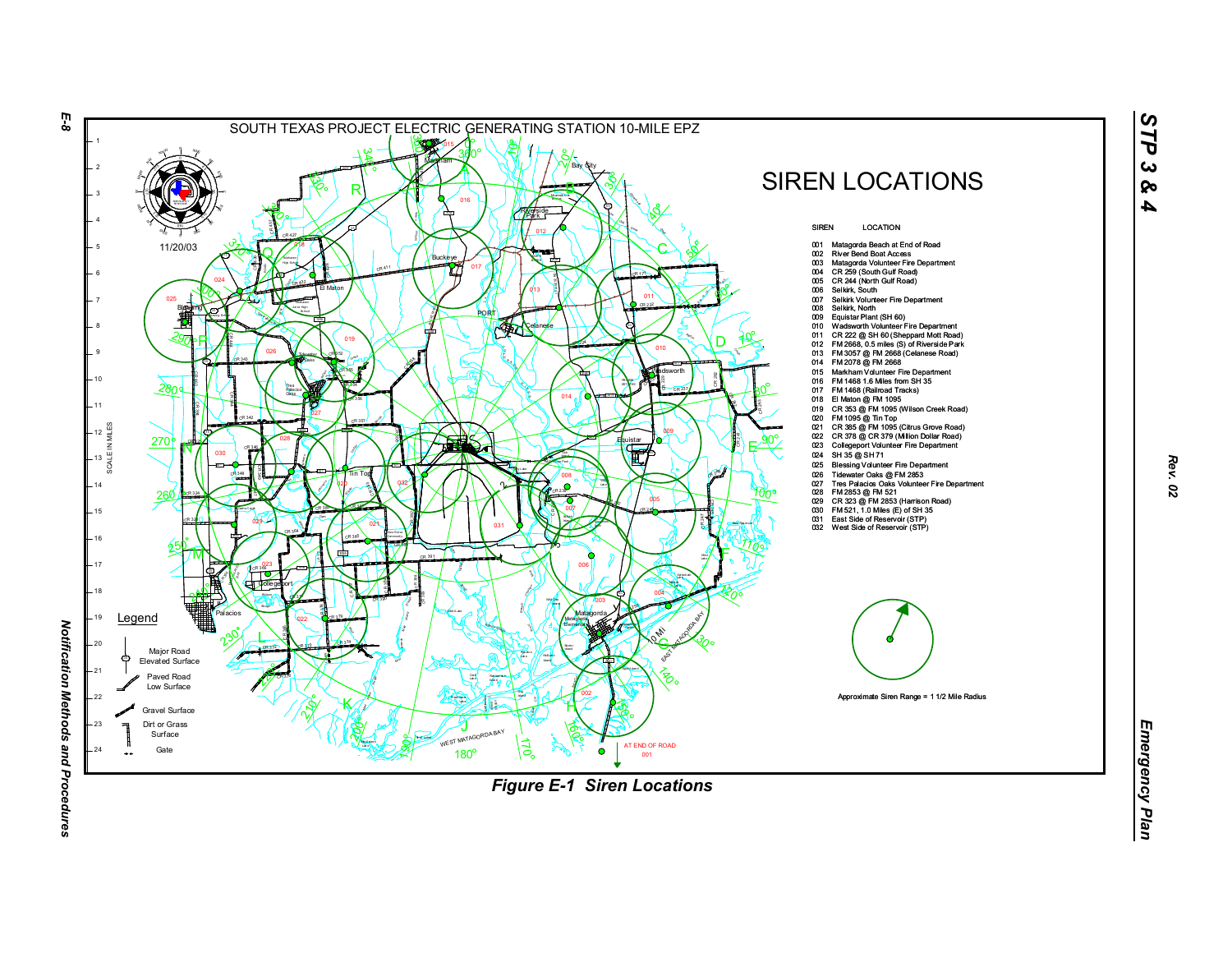

*Figure E-2 Typical Emergency Response Facilities Communications Pathway*